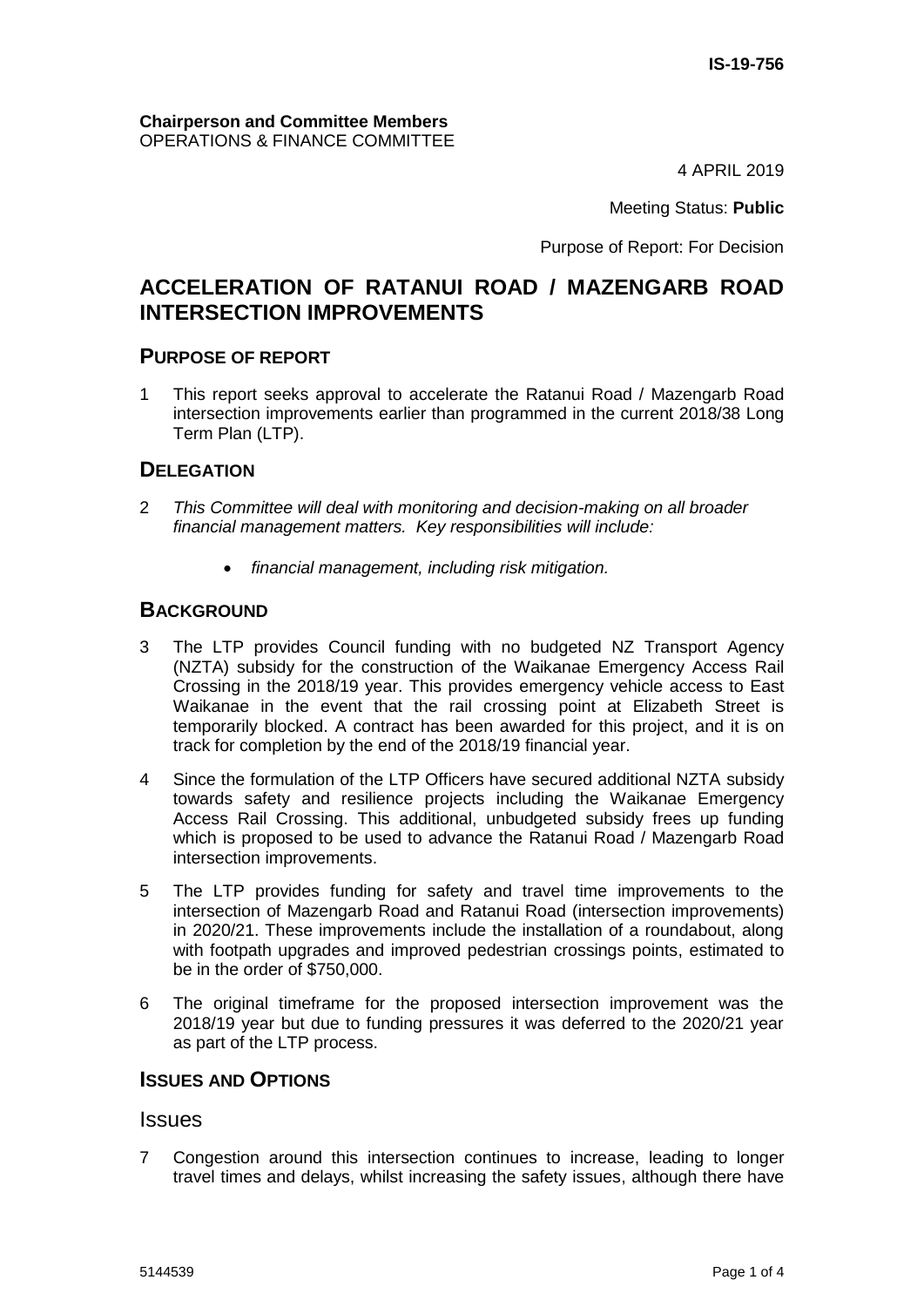been no major accidents at the site in recent years. When exiting from Ratanui Road onto Mazengarb Road the traffic queues can be in excess of 200 metres, resulting in delays of up to 10-15 minutes.

- 8 This intersection is a major connection in our roading network, including access from Waikanae for the many vehicles travelling from Waikanae to the nearby Paraparaumu College. There are also very limited pedestrian crossing points and a lack of adequate footpath at the intersection currently.
- 9 Ease of movement around the district is one of the Access and Transport activity areas current key performance measures which has continued to be below target over the last 18 months with residents expressing concern over travel delays and congestion.
- 10 The proposed improvements at this intersection will have a significant benefit with regard to reduced travel time and congestion. The improved pedestrian crossing points and footpath upgrades will also provide for a safer environment for both pedestrians and motorists.

#### **CONSIDERATIONS**

#### Policy considerations

- 11 Relevant policy considerations include:
	- The LTP sets out Councils objective to enhance community connectedness through the creation of a well-planned physical transport system that allows for the reliable, efficient and safe movement of people and goods.
	- Council's Sustainable Transport Strategy that details community investment is needed to reduce constraints on travel access and mobility such as congestion.
	- Policies contained within Councils Proposed District Plan that ensure the creation of an efficient and economic transport network that promotes reliable access and enhances the safety of all transport users in the operation, maintenance and upgrading of the transport network.
	- Additionally, the Government Policy Statement on Land Transport (GPS) identifies strategic priorities including safety and access to ensure a safe transport system, which is free of death and injury and provides increased access to economic and social opportunities. This is also reflected in the Regional Land Transport Plans vision *"to deliver a safe, effective and efficient land transport network that supports the region's economic prosperity in a way that is environmentally and socially sustainable"*.

#### Legal considerations

12 There are no legal considerations arising from this report.

#### Financial considerations

13 The additional NZTA subsidy will help accelerate the proposed intersection improvement works earlier than planned. There still however remains a shortfall in overall funding which is proposed to be met from the current SH1 revocation budget.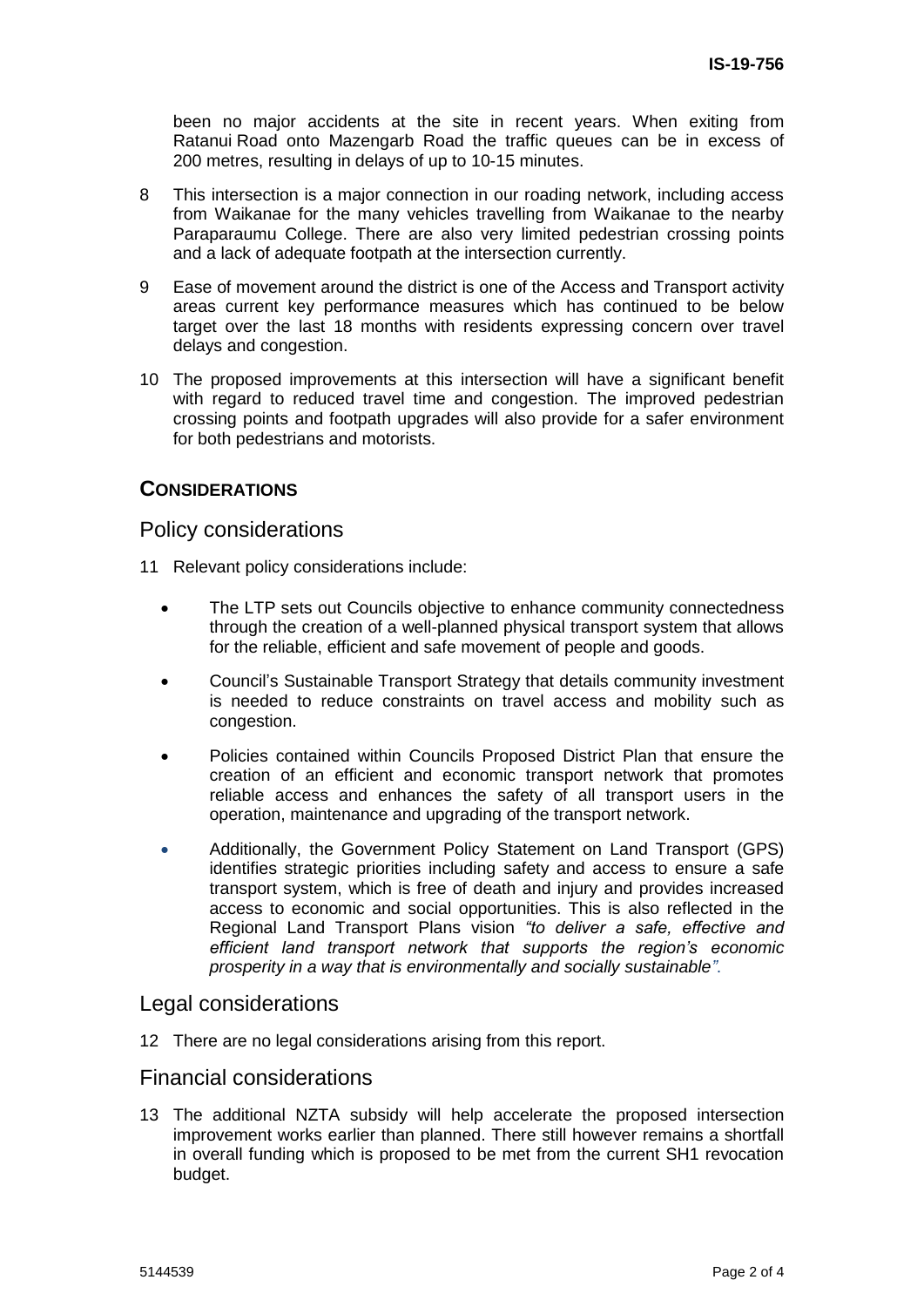- 14 Due to the delays in starting the revocation works some funding can be allocated to the intersection upgrade and paid back to the project in 2020/21 from the intersection upgrade budget with no impact on the overall programme.
- 15 The following table details the effect of accelerating the intersection improvements (the figures in brackets are income or a reduction in costs):

| <b>Projects</b> | <b>LTP</b><br><b>Budget</b> | <b>LTP</b><br><b>Subsidy</b> | <b>LTP</b><br>Council<br>base<br>funding | <b>Revised</b><br>project<br>costs | <b>Revised</b><br>subsidy | <b>Revised</b><br>Council<br>base<br>funding | <b>Difference</b><br>funded<br>from<br>Revocation |
|-----------------|-----------------------------|------------------------------|------------------------------------------|------------------------------------|---------------------------|----------------------------------------------|---------------------------------------------------|
| Waikanae        |                             |                              |                                          |                                    |                           |                                              |                                                   |
| Rail Access     | 354,715                     | -                            | 354,715                                  | 420,000 <sup>A</sup>               | (214, 200)                | 205,800                                      | (148,915)                                         |
| Ratanui         |                             |                              |                                          |                                    |                           |                                              |                                                   |
| Road/           |                             |                              |                                          |                                    |                           |                                              |                                                   |
| Mazengarb       | B                           | $\overline{\phantom{0}}$     |                                          | 750,000                            | (382, 500)                | 367,500                                      | 367,500                                           |
|                 |                             |                              |                                          |                                    |                           |                                              |                                                   |
|                 | 354,715                     |                              | 354,715                                  | 1,170,000                          | (596, 700)                | 573,300                                      | 218,585 <sup>c</sup>                              |

A The cost of the Waikanae Emergency Access Rail Crossing has increased from the LTP budget due to a change in location.

B The LTP budget (\$750,000) for this work falls in 2020/21.

C The shortfall of this funding will be offset from 2018/19 revocation funding until this funding is 'paid back' in 2020/21.

## Tāngata whenua considerations

16 There are no issues for consideration relating to Iwi.

## Strategic considerations

- 17 The following strategic considerations will be enhanced by early completion of these projects:
- infrastructure investment that supports resilience and agreed growth projections;
- investing in the right things at the right time, and in the right place, to support the needs of our communities; and
- improved accessibility of Council services.

## **SIGNIFICANCE AND ENGAGEMENT**

#### Significance policy

18 This matter has a low level of significance under Council's Significance and Engagement Policy.

#### Consultation already undertaken

19 This project was consulted on as part of the 2018/38 LTP. Adjacent residents at the intersection of Ratanui Road and Mazengarb Road have been consulted